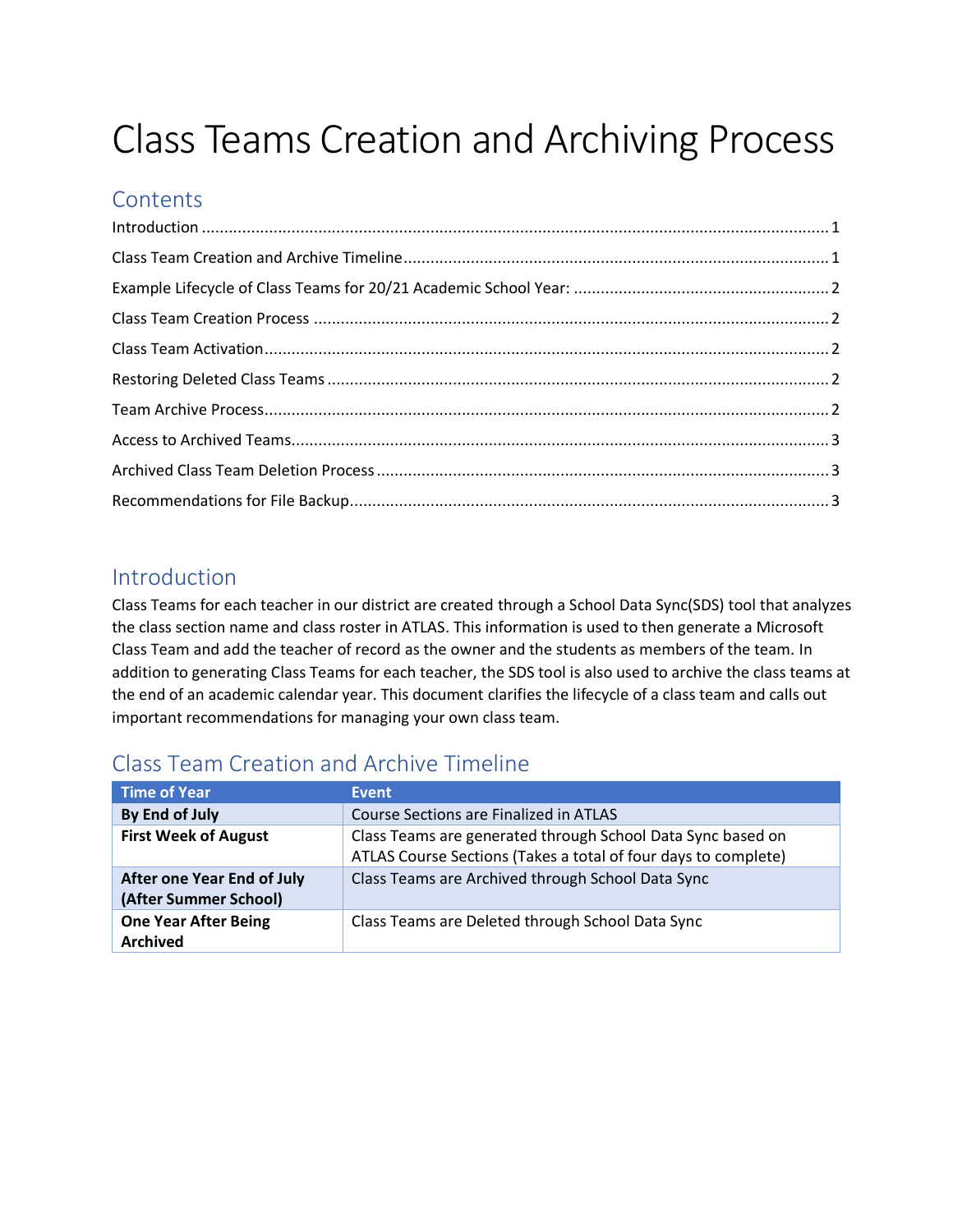# <span id="page-1-0"></span>Example Lifecycle of Class Teams for 20/21 Academic School Year:



#### <span id="page-1-1"></span>Class Team Creation Process

- Class Teams cannot be created until ATLAS course sections have been finalized at the end of July
- Class Teams are then created based on the ATLAS course sections through [School Data Sync](https://sds.microsoft.com/)
	- $\circ$  School Data Sync(SDS) reads course sections and rosters from ATLAS and creates classes and members for Microsoft Teams
- Due to the size of our district, the SDS process can take up to four days to finalize
- Changes in ATLAS schedules can cause delays in the creation of Class Teams

#### <span id="page-1-2"></span>Class Team Activation

- Initially, Class Teams are only accessible to the teacher of record, who is the owner of the Team
- Although the student roster exists in the Team, students will not have access to the Team  $\circ$  This allows time for the teacher to setup the Class Team prior to letting students in
- The teacher of record must "Activate" the Team in order for students to obtain access
	- o The Activation button is found at the top of the Class Team
		- o [Tutorial: How to Activate a Class Team](https://support.microsoft.com/en-us/topic/activate-early-access-class-teams-created-by-your-it-admin-0d154696-66ab-4fcf-b22f-c3d9a82aaf78)

#### <span id="page-1-3"></span>Restoring Deleted Class Teams

- If a Class Team is accidentally deleted, they can be restored within 30 days
- If your Class Team gets deleted, please report it through the Technology Support Portal at [go.fresnou.org/support](http://go.fresnou.org/support)

#### <span id="page-1-4"></span>Team Archive Process

- At the end of July, after Summer School has completed, all Class Teams that were created through SDS are archived.
- The archive process places the Class Team in an archived state and renames it by adding "Exp" and the date it was archived.
	- $\circ$  Example: "Exp0820 Smith P01 Attendance Grade 5") In this example we know that the team was archived in August of 2020.
- When a Team is in an archived state, the contents are read-only, meaning that the teacher can view the contents but cannot edit.